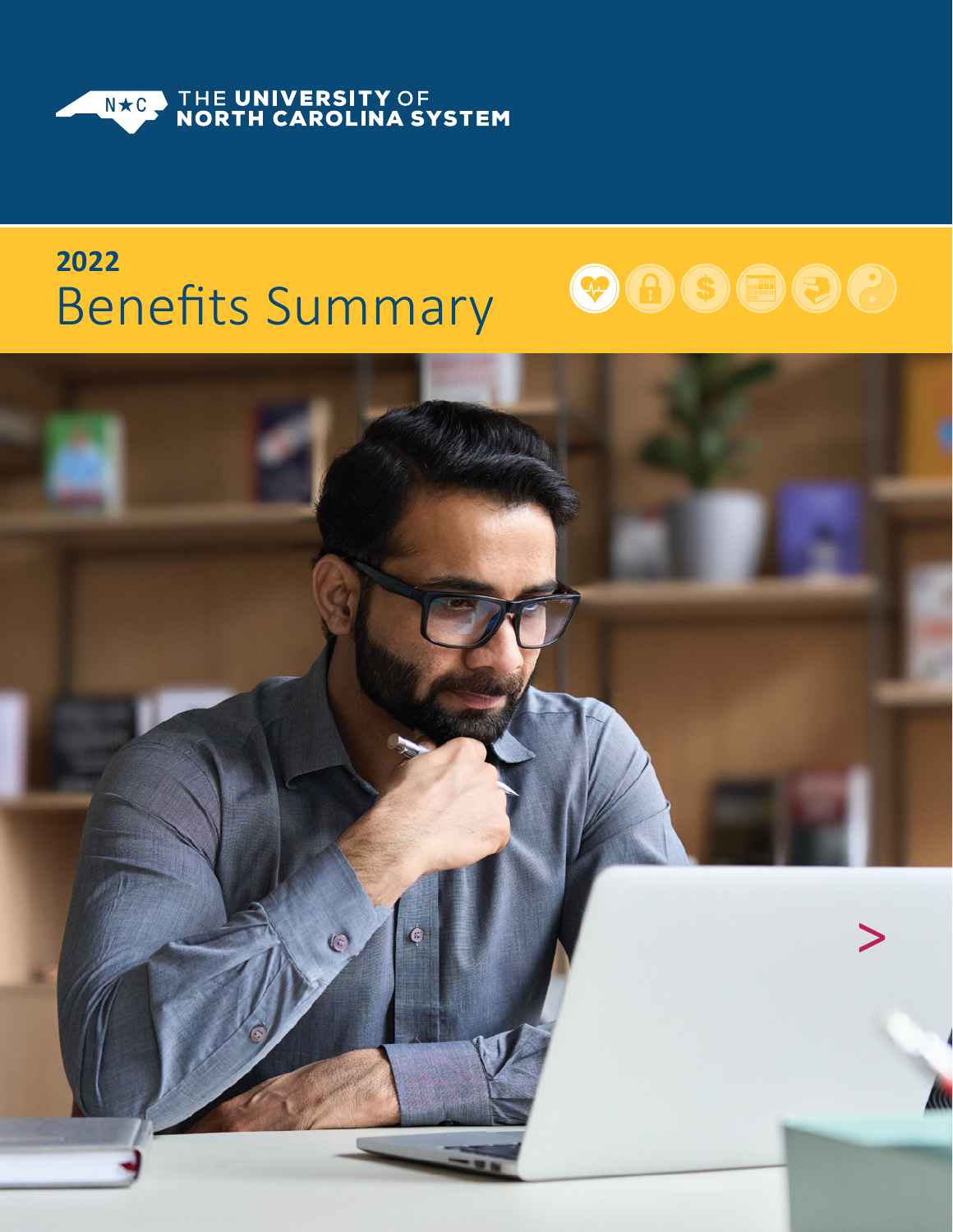<span id="page-1-0"></span>Appalachian State University

East Carolina University

Elizabeth City State University

Fayetteville State University

North Carolina Agricultural and Technical State University

North Carolina Central University

North Carolina State University

North Carolina School of Science and Mathematics

University of North Carolina at Asheville

University of North Carolina at Chapel Hill

University of North Carolina at Charlotte

University of North Carolina at Greensboro

University of North Carolina at Pembroke

University of North Carolina Wilmington

University of North Carolina School of the Arts

Western Carolina University

Winston-Salem State University

Other Affiliates:

- University of North Carolina Health Care
- University of North Carolina Press

#### **The University of North Carolina: A Mission Rich in Tradition**

Chartered by the North Carolina General Assembly in 1789, the University of North Carolina (UNC) was the first public university in the United States to open its doors, and the only one to graduate students in the  $18<sup>th</sup>$  century  $-$  the first class was admitted in Chapel Hill in 1795. For the next 136 years, the only institution of UNC was at Chapel Hill. Over the next two centuries, all the public educational institutions that grant baccalaureate degrees in North Carolina became part of the UNC System, including 16 multi-campus state university institutions, as well as the NC School of Science and Mathematics, the nation's first public residential high school for gifted students.

As an educational system, the UNC System mission is to discover, create, transmit, and apply knowledge to address the needs of individuals and society. This mission is accomplished through instruction, which communicates the knowledge and values and imparts the skills necessary for individuals to lead responsible, productive and personally satisfying lives; through research, scholarship and creative activities, which advance knowledge and enhance the educational process; and through public service, which contributes to the solution of societal problems and enriches the quality of life in the state.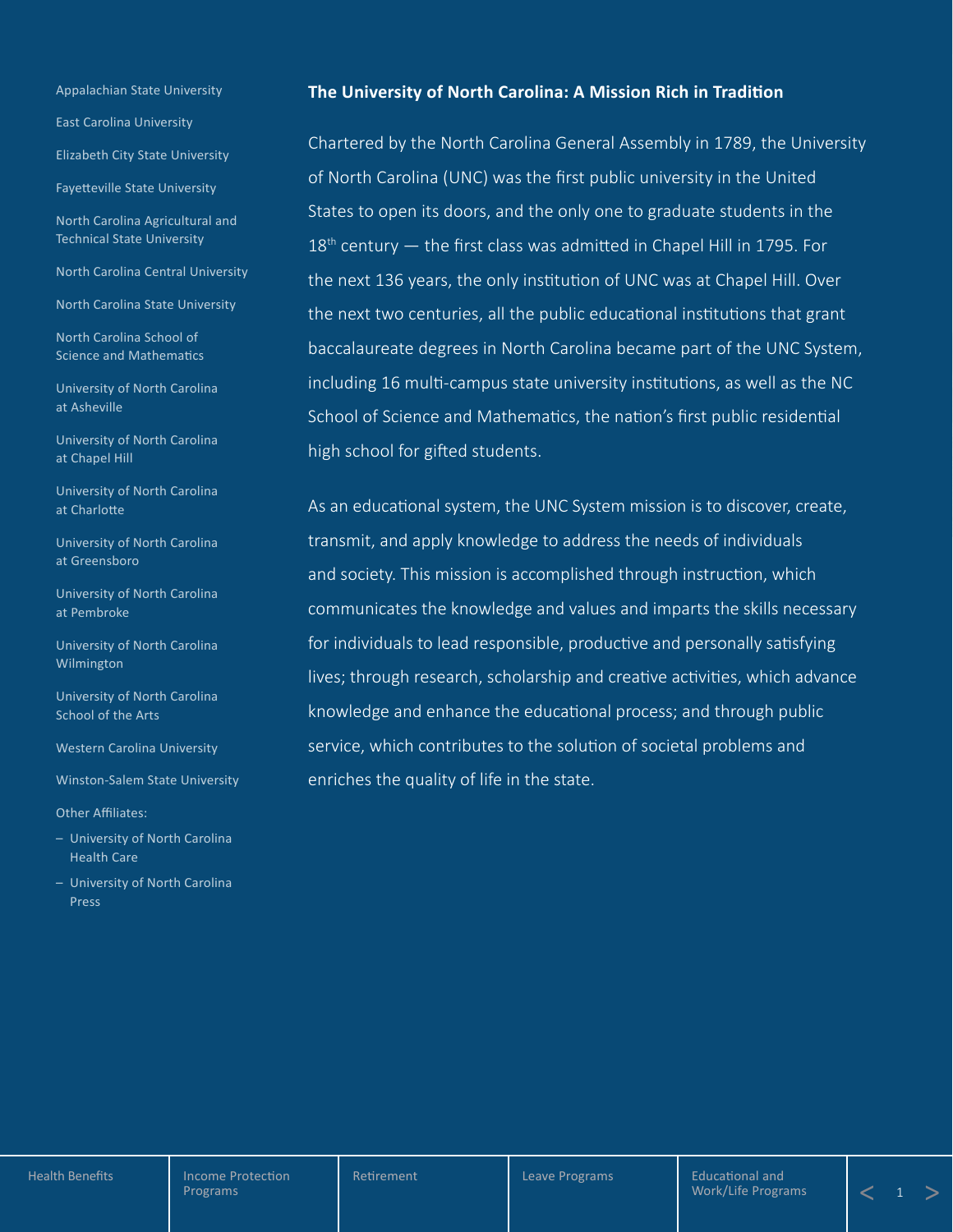<span id="page-2-0"></span>

The UNC System offers a flexible and comprehensive package of benefits, along with valuable work and family programs. These programs can help employees attain their retirement savings and career goals, as well as help to meet their everyday needs. Our programs are designed to allow you to tailor a benefits package that best meets the unique needs of you and your family.

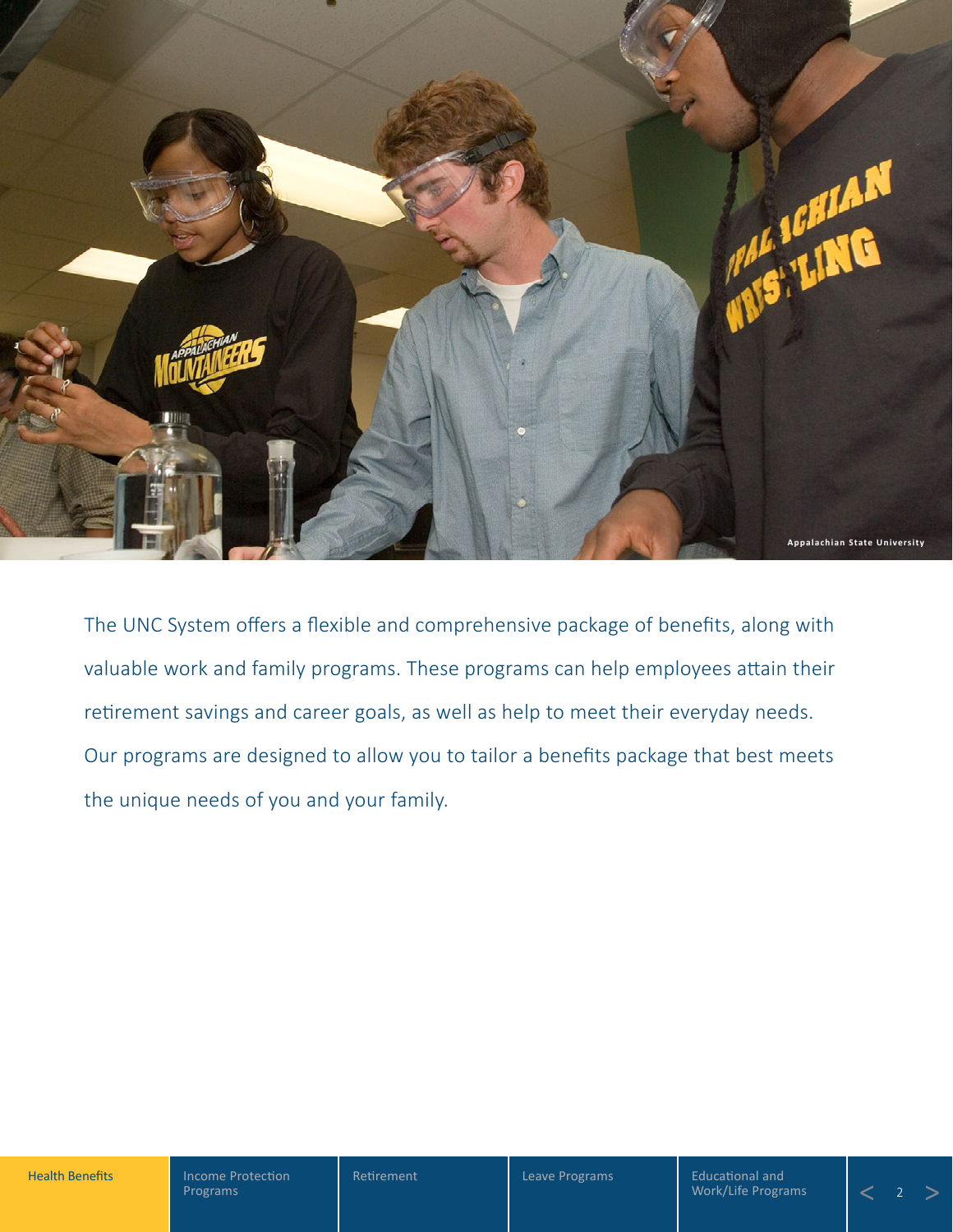# <span id="page-3-1"></span>Who's Eligible?

- Permanent (non-temporary) part-time employees working 20-29 hours per week are eligible for many benefit programs, typically without employer contributions. Participation is excluded in the mandatory retirement plans, the State 401(k) Plan and disability plans.
- Permanent (non-temporary) employees working 30 hours or more per week are considered to be benefits eligible.
- Other employees as defined by UNC Health Care and UNC Press.

SHRA positions are governed by the provisions of the State Human Resources Act of North Carolina<sup>1</sup>. This includes most staff positions.

EHRA positions are exempt from the provisions of the State Human Resources Act of North Carolina<sup>1</sup> and are governed by the UNC Board of Governors. This includes all faculty positions and most research, instructional and senior administrative positions.

<sup>1</sup> Formerly known as the State Personnel Act

# <span id="page-3-0"></span>Health Benefits

### Health

Health coverage is underwritten by the State Health Plan of North Carolina and provided by BlueCross BlueShield of North Carolina. There are two options for health coverage, as indicated below.

#### 70/30 Plan

- See any provider; can lower expenses by using network providers
- Copay In-network: \$45 office visit, \$30 if you see the PCP on your ID card, \$0 if you see a Clear Pricing Project (CPP) provider; \$94 specialist, \$47 if you see a CPP provider
- Annual deductible In-network: \$1,500 per individual, \$4,500 per family; Out-of-network: \$3,000 per individual, \$9,000 per family
- Coinsurance In-network: you pay 30% for eligible expenses after deductible; Out-of-network: you pay 50% of eligible expenses after deductible and the difference between the allowed amount and the charge
- Preventive care In-network: covered at 100%; Out-of-network: N/A

### 80/20 Plan

- See any provider; can lower expenses by using network providers
- Copay In-network: \$25 office visit, \$10 if you see the PCP on your ID card, \$0 if you see a CPP provider; \$80 specialist, \$40 if you see a CPP provider
- Annual deductible In-network: \$1,250 per individual, \$3,750 per family; Out-of-network: \$2,500 per individual, \$7,500 per family
- Coinsurance In-network: you pay 20% for eligible expenses after deductible; Out-of-network: you pay 40% of eligible expenses after deductible and the difference between the allowed amount and the charge
- Preventive care In-network: covered at 100%; Out-of-network: N/A

### Prescription Drug Plans (In-Network Coverage)

- CVS Caremark is the Pharmacy Benefit Manager.
- Utilizes a custom, closed formulary (drug list). The formulary indicates which drugs are excluded from the formulary and not covered by the Plan. All other drugs that are on the formulary are grouped into tiers.

| <b>Plan Design Features</b>                                            | 80/20 Plan                      | 70/30 Plan                      |
|------------------------------------------------------------------------|---------------------------------|---------------------------------|
| <b>Pharmacy Out-of-Pocket</b>                                          | N/A (combined                   | N/A (combined                   |
| <b>Maximum</b>                                                         | with Medical)                   | with Medical)                   |
| <b>Tier 1 (Generic)</b>                                                | \$5 copay per<br>30-day supply  | \$16 copay per<br>30-day supply |
| Tier <sub>2</sub><br>(Preferred Brand and<br><b>High-Cost Generic)</b> | \$30 copay per<br>30-day supply | \$47 copay per<br>30-day supply |
| Tier <sub>3</sub>                                                      | Deductible/                     | Deductible/                     |
| (Non-preferred Brand)                                                  | coinsurance                     | coinsurance                     |
| Tier 4                                                                 | \$100 copay per                 | \$200 copay per                 |
| (Low-Cost Generic Specialty)                                           | 30-day supply                   | 30-day supply                   |
| <b>Tier 5</b>                                                          | \$250 copay per                 | \$350 copay per                 |
| (Preferred Specialty)                                                  | 30-day supply                   | 30-day supply                   |
| Tier <sub>6</sub>                                                      | Deductible/                     | Deductible/                     |
| (Non-preferred Specialty)                                              | coinsurance                     | coinsurance                     |
| <b>Preferred Diabetic Testing</b>                                      | \$5 copay per                   | \$10 copay per                  |
| Supplies*                                                              | 30-day supply                   | 30-day supply                   |
| <b>Preferred and</b>                                                   | \$0 copay per                   | \$0 copay per                   |
| <b>Non-Preferred Insulin</b>                                           | 30-day supply                   | 30-day supply                   |
| <b>ACA Preventive</b><br><b>Medications</b>                            | \$0                             | \$0                             |

*\* Preferred Brand is the OneTouch Test Strips. Non-preferred diabetic testing supplies are considered a Tier 3 member copay.*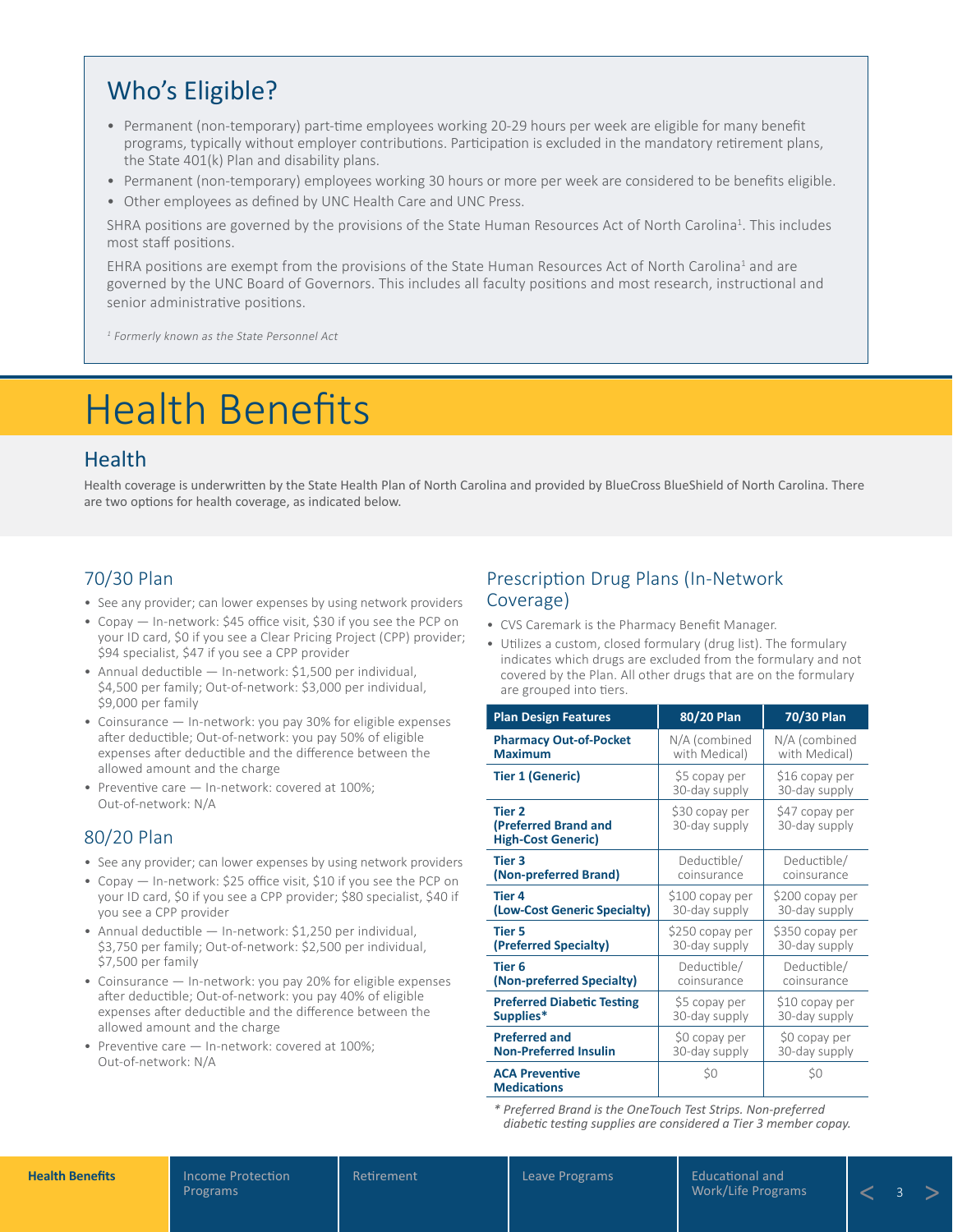# <span id="page-4-0"></span>NCFlex Health Programs

As part of the State-sponsored benefits, the NCFlex State Insurance Plans provide a variety of plans to meet the needs of you and your family. You may enroll in any or all of the NCFlex benefits. You pay for the full cost of coverage through payroll deductions on a pre-tax basis.

#### Dental

Dental coverage is administered by MetLife Dental.

- Three options for coverage: High Option, Classic Option, Low Option
- You pay the full cost of coverage on a pre-tax basis
- Under each option, you can visit any provider but will likely receive a higher benefit if you see an in-network provider

#### **High Option**

- Diagnostic and preventive services No charge on eligible expenses
- Basic services You pay 20% after deductible for eligible services except for periodontic services, which are covered at 50% after deductible
- Major services You pay 50% for eligible services after deductible
- Deductible \$50 individual/\$150 family applies to basic and major services
- Maximum annual benefits (excluding orthodontia) \$5,000 benefit per covered person per year for eligible diagnostic/preventive, basic and major services
- Orthodontic services You pay 50% for most services, up to \$1,500 lifetime maximum per individual

#### **Classic Option**

- Diagnostic and preventive services No charge on eligible expenses
- Basic services You pay 40% after deductible for eligible services except for periodontic services, which are covered at 50% after deductible
- Major services You pay 50% for eligible services after deductible
- Deductible \$25 individual/\$75 family applies to basic and major services
- Maximum annual benefits (excluding orthodontia)  $-$  \$1,500 benefit per covered person per year for eligible diagnostic/preventive, basic and major services
- Orthodontic services You pay 50% for most services, up to \$1,500 lifetime maximum per individual

#### **Low Option**

- Diagnostic and preventive services No charge on eligible expenses if you have met deductible
- Basic services You pay 50% after deductible for fillings and simple extractions; 50% after deductible for other basic services and periodontic services
- Major services Not covered
- Deductible \$25 individual/\$75 family applies to diagnostic/preventive and basic services
- Maximum Annual Benefits \$1,000 benefit per covered person per year for eligible diagnostic/preventive and basic services
- Orthodontic services Not covered

#### Vision

Vision coverage is administered by EyeMed Vision Care.

- Three options for coverage Core Wellness Plan, Basic Plan, Enhanced Plan
- Core Wellness Plan available at no cost for employees only
- You pay the full cost for Basic and Enhanced coverage on a pre-tax basis
- See any provider but can lower expenses if you visit an innetwork EyeMed provider

#### **Core Wellness Plan**

- Annual Comprehensive Eye Exam Covered in full after \$20 copay. Must use in-network provider
- Discounts available for materials and services such as frames, lens options and contacts

#### **Basic Plan and Enhanced Plan (chart below reflects in-network benefits)**

| <b>Benefit</b>                                                     | <b>Basic</b>                                                                                | <b>Enhanced</b>                                                                             |
|--------------------------------------------------------------------|---------------------------------------------------------------------------------------------|---------------------------------------------------------------------------------------------|
| Eye exam (once per year)                                           | \$20 copay                                                                                  | \$20 copay                                                                                  |
| <b>Contact lenses</b>                                              | \$120 allowance<br>(once every 12<br>months)                                                | \$175 allowance<br>(once every 12<br>months)                                                |
| <b>Frames</b>                                                      | \$125 allowance<br>(once every 24<br>months)                                                | \$200 allowance<br>(once every 12<br>months)                                                |
| <b>Single vision standard lens</b>                                 | \$0 copay                                                                                   | \$0 copay                                                                                   |
| <b>Standard progressive lens</b>                                   | \$50 copay                                                                                  | \$50 copay                                                                                  |
| <b>Hearing Health Care from</b><br><b>Amplifon Hearing Network</b> | 40% off hearing<br>exams and a low-<br>price guarantee<br>on discounted<br>hearing aids     | 40% off hearing<br>exams and a low-<br>price guarantee<br>on discounted<br>hearing aids     |
| <b>LASIK or PRK from US</b><br><b>Laser Network</b>                | 15% off the retail<br>price, or 5% off<br>the promotional<br>price, whichever<br>you prefer | 15% off the retail<br>price, or 5% off<br>the promotional<br>price, whichever<br>you prefer |

### Health Care Flexible Spending Account (HCFSA)

The HCFSA allows you to set money aside on a pre-tax basis to pay for eligible health care expenses.

• Contribute between \$120 and \$2,750 per year

#### Cancer and Specified Disease Insurance

The plan is administered by Allstate Benefits and provides benefits to pay for cancer and 29 other specified disease-related expenses.

• Choose between three options (Low, High and Premium)

### Critical Illness

This program complements medical coverage, but does not replace it. The coverage pays a lump sum when a covered person experiences a medical condition outlined in the plan.

• Choose between two benefit options (\$15,000 and \$25,000)

### Accident Plan

The Accident Plan pays benefits for specific injuries and events resulting from a covered accident. The plan helps offset medical deductibles, copays and coinsurance.

### TRICARE Supplement

The TRICARE Supplement Plan is a voluntary supplemental health benefit program which pays secondary benefits after TRICARE pays. The TRICARE Supplemental Plan is available to eligible retired military personnel.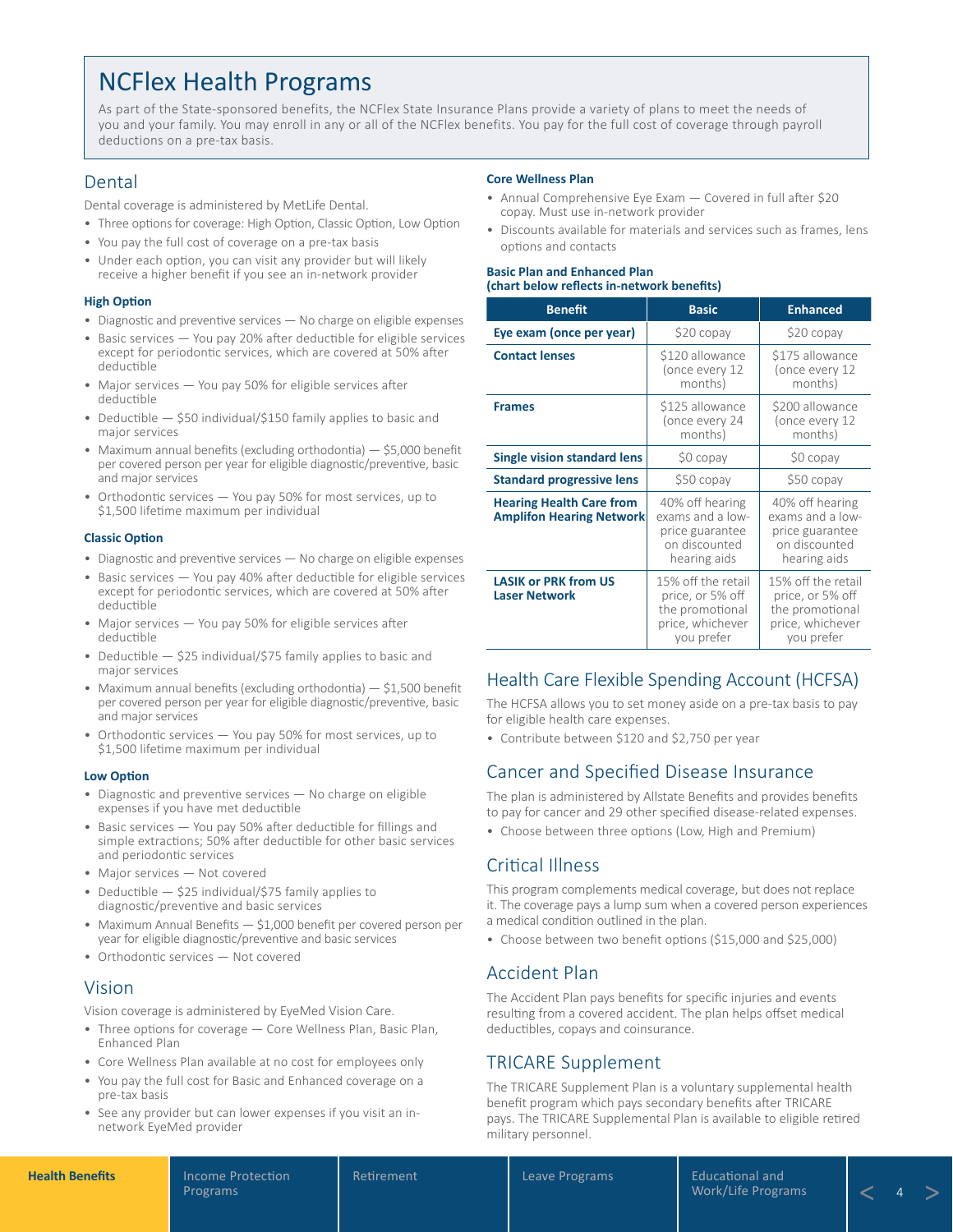# <span id="page-5-0"></span>Income Protection Programs

## UNC Voluntary Life Insurance Plan

The UNC System offers a voluntary life insurance plan with Securian. You may elect life insurance coverage on a guaranteed basis up to the lesser of three times salary or \$500,000 without providing Evidence of Insurability (EOI). If the life insurance benefit amount exceeds the lesser of three times salary or \$500,000, EOI must be provided. The maximum amount of life insurance coverage you may elect is the lesser of eight times salary or \$1,000,000. You pay the full cost of coverage. You may elect life insurance coverage for your spouse and child(ren).

AD&D coverage is included for employees only. The employee AD&D coverage amount is equal to the amount of life insurance you elect for yourself. If you are interested in AD&D coverage for your family, you can enroll in the Voluntary AD&D coverage option described below.

# NCFlex Voluntary Group Term Life **Insurance**

NCFlex offers a group term life insurance program with VOYA. You may elect coverage on a guaranteed basis up to \$200,000 without providing Evidence of Insurability (EOI). If the benefit amount exceeds \$200,000, EOI must be provided. The maximum amount of coverage you may elect is \$500,000. You pay the full cost of coverage. You may elect coverage for your spouse and child(ren).

## Accidental Death & Dismemberment (AD&D) Insurance

- Core AD&D coverage Coverage for employee only, up to a \$10,000 maximum limit. You must elect to enroll for coverage to receive this benefit. The UNC System pays the full cost of this coverage.
- Voluntary AD&D coverage May elect Employee or Employee + Family coverage, up to \$500,000 maximum limit. You pay the full cost of coverage.

# **Disability**

The Disability Income Plan of North Carolina (DIP-NC) is a benefit provided at no cost to eligible employees who participate in the Teachers' and State Employees' Retirement System (TSERS) or the Optional Retirement Program (ORP). Benefits are available to eligible employees who become continuously unable to perform the duties of their usual occupation due to a mental or physical incapacity while actively employed. DIP-NC consists of short-term and long-term disability benefits.

### Short-Term Disability

Income benefits are equal to 50% of your annual base rate of compensation up to a maximum of \$3,000 a month. Short-term disability is payable for a period not to exceed 365 days. There is a 60-day waiting period before benefits become payable.

### Long-Term Disability

Income benefits are equal to 65% of your annual base rate of compensation up to a maximum of \$3,900 a month. If approved, the benefit continues as long as you remain permanently disabled and until you qualify for an unreduced service retirement.

### Supplemental Disability

The UNC System offers Supplemental Disability programs through Lincoln Financial for employees enrolled in TSERS and through The Standard for employees enrolled in the ORP. These plans are designed to fill the gaps of the DIP-NC for the first year of employment and provide a supplement during the short-term and long-term periods of the DIP-NC. You pay the full cost of the premium if you enroll for coverage.

# Retirement

# Teachers' and State Employees' Retirement System (TSERS)

- Defined benefit plan
- Under this plan, the State controls the investment. The benefit you receive at retirement is based on a formula (factors include your age, your average final compensation and your years/ months of creditable service)
- Employee contribution 6%
- UNC System contribution As defined by the General Assembly

# Optional Retirement Program (ORP)

- Defined contribution plan
- Under this plan, you control your investments. The benefit you receive at retirement is based on investment performance and payment option chosen
- Program serves as an option to TSERS
- Employee contribution 6%
- UNC System contribution 6.84%
- Choose from two investment providers (Fidelity and TIAA)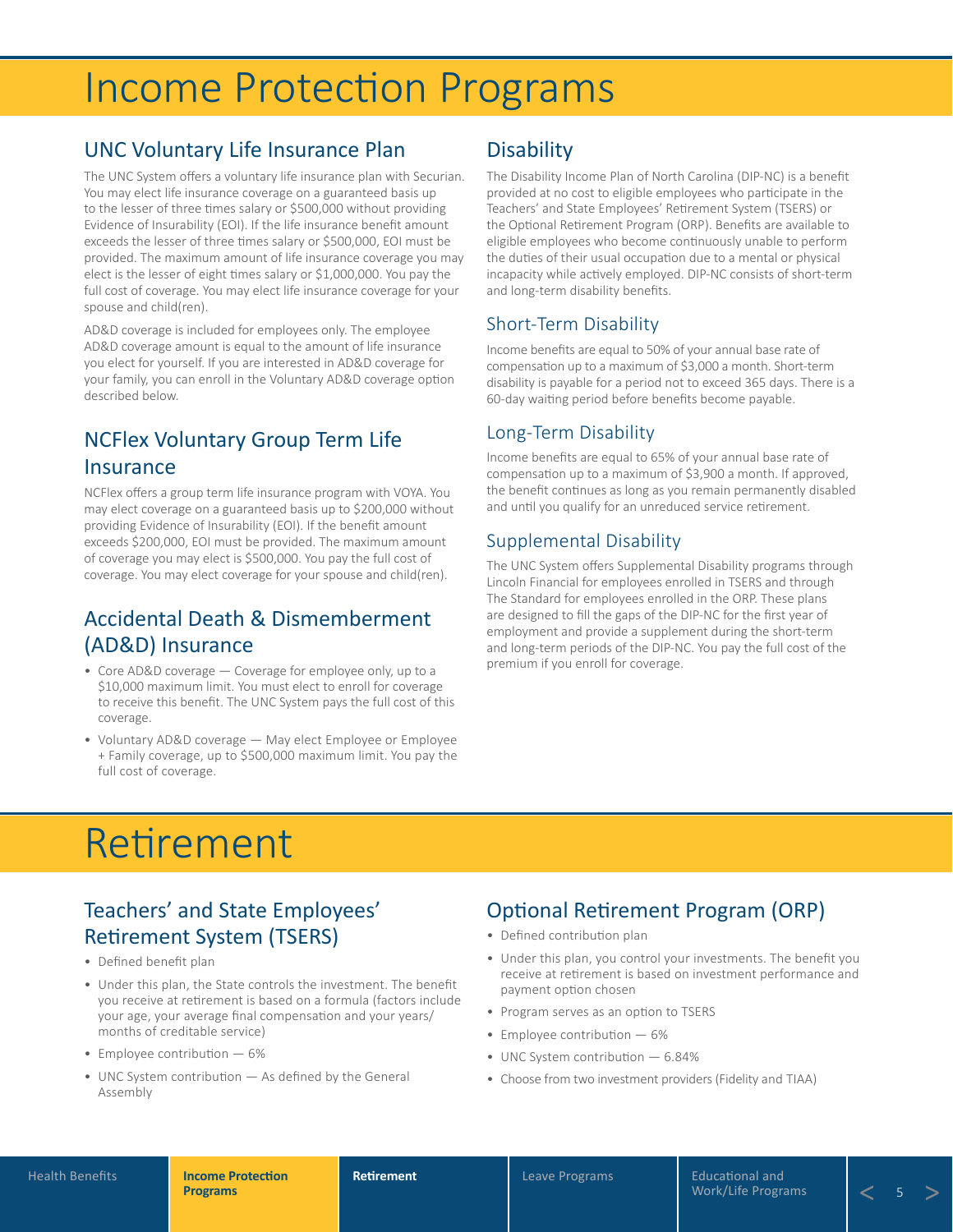# <span id="page-6-0"></span>TSERS for State Law Enforcement Officers

As a law enforcement officer, you are automatically a member of the Supplemental Retirement Income Plan (NC 401(k) Plan). Your employer pays an amount equal to 5% of your salary into your account in the Plan and you may elect to make additional contributions. You decide how the contributions in your account are invested and also how you want to receive the contributions when you separate from employment.

- Law Enforcement Officers can enroll in TSERS or the UNC Optional Retirement Program
- Employee contribution 6%
- UNC System contribution As defined by the General Assembly

# Leave Programs

# Vacation and Sick Leave

#### Faculty

• Individuals who are appointed to a faculty position at one of the 17 constituent institutions should consult institution-specific policies concerning leave accruals based on the appointment type (i.e., 9‑month vs. 12‑month appointment).

#### EHRA Employees

- EHRA employees who are classified as EHRA Tier II senior and academic and administrative officers, and instructional, research and other positions as designated, accrue up to 24 days of vacation leave and 12 days of sick leave per calendar year.
- Part-time EHRA employees (in covered positions who work at least 50% FTE) accrue leave based on proportional amount.
- Leave is earned on a monthly basis.
- Chancellor, Provost, Deans and Directors of major centers who are classified as EHRA Tier 1 senior academic and administrative officers accrue up to 26 days of vacation leave and 12 days of sick leave per calendar year.

### SHRA Employees

Permanent full-time employees eligible for vacation and sick leave based on their years of service as outlined below:

- 0-5 years Vacation: 112 hours/year; Sick: 96 hours/year
- 5-10 years Vacation: 136 hours/year; Sick: 96 hours/year
- 10-15 years Vacation: 160 hours/year; Sick: 96 hours/year
- 15-20 years Vacation: 184 hours/year; Sick: 96 hours/year
- 20+ years Vacation: 208 hours/year; Sick: 96 hours/year

Permanent employees working 20 or more hours per week accrue on a pro-rated basis according to the number of scheduled work hours each week.

# Supplemental Retirement Programs

The UNC System also offers several other programs to help you set aside money for retirement.

- UNC System-sponsored 403(b) and 457(b) Plans with investments provided by TIAA and Fidelity — You are eligible to participate if you have FICA tax withheld from your pay.
- State-sponsored 401(k) Plan administered by Prudential All permanent employees can contribute.
- State-sponsored 457 deferred compensation plan administered by Prudential — All employees are eligible.

## Holidays

- 12 designated paid holidays per calendar year.
- Permanent employees working between 20-39 hours per week earn holiday pay on a pro-rated basis according to the number of scheduled hours worked.

## Leaves of Absence

The UNC System offers a variety of leave programs for employees (i.e., family and medical leave, paid parental leave, civil leave, military leave). Faculty members who do not accrue leave may be eligible for serious illness and disability leave.

## Shared Leave

Voluntary leave that allows employees to assist another employee in the case of a prolonged medical condition that exhausts an employee's available leave and would otherwise force that employee to be placed on leave without pay status.

 $\overline{\epsilon}$  .